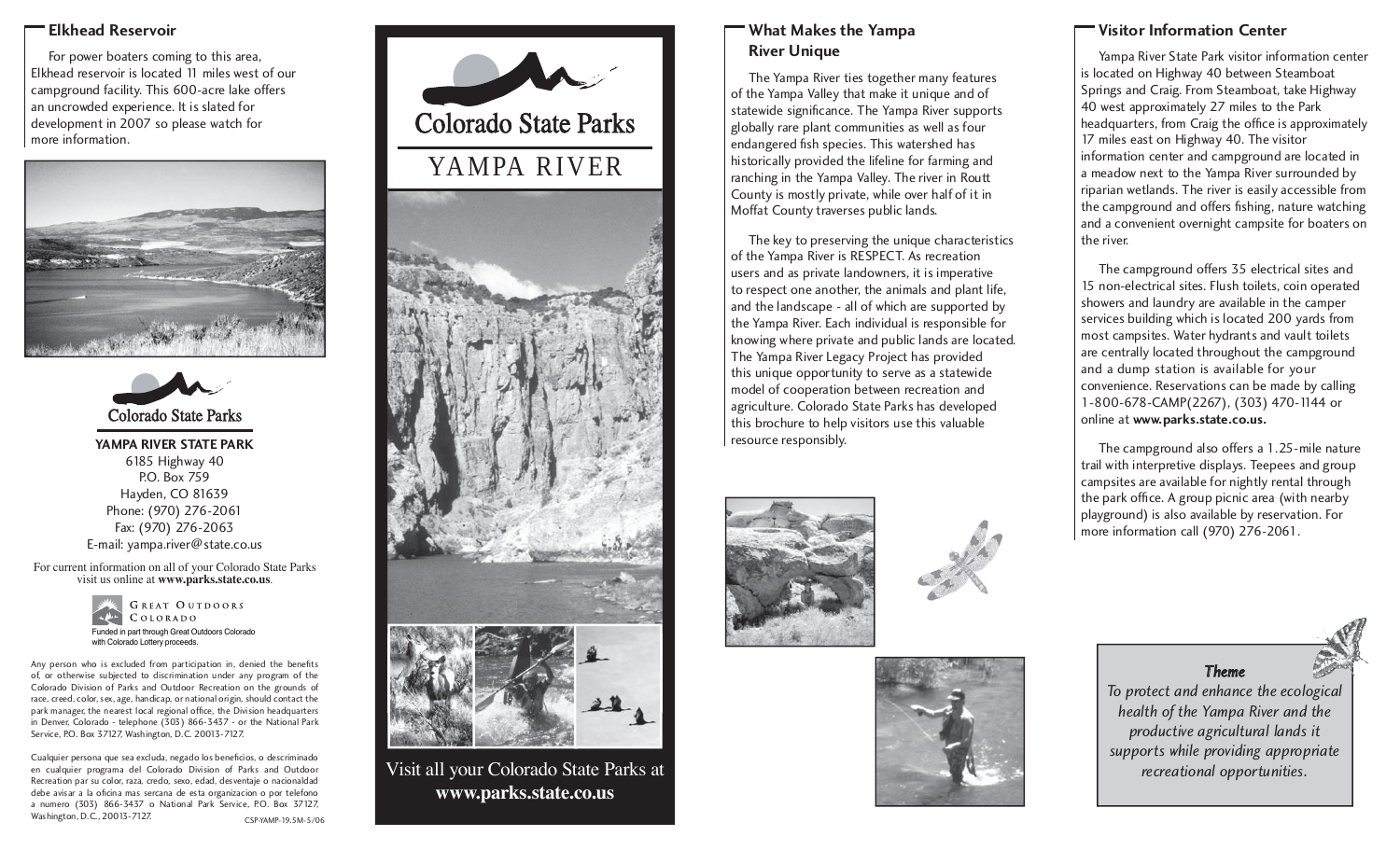## **Public River Access Sites**

### **(All sites require a State Parks pass unless otherwise indicated.)**

 The sites and directions below match the numbers indicated on the map. Please note that the linear bar at the bottom of the centerfold map denotes the river miles between public access sites. It is the responsibility of the river user to know where he/she is and what type of land ownership he/she is passing through. Often during a boating season, the river becomes impassible due to low water. The sections that remain floatable take many hours to navigate. Please plan accordingly for your trips.

 Sites that are managed by Colorado State Parks requires a daily or annual vehicle pass. In addition, a camping permit is required at specific sites. Daily passes and camping permits are available at selfservice dispensers at each site. All passes are also available at the park visitor center near Hayden.



**PUMP STATION** is located approximately five miles east of Hayden off U.S. Highway 40 on the north side of the highway. Overnight camping is not allowed. A State Park pass is required. The Public Service Company water intake structure is located next to the access site. Please do not trespass on the Public Service Company's intake structure property. A boat launch is available.



## **STATE WILDLIFE AREA**

is located halfway between Hayden and Craig. The access is south of U.S. Highway 40, near a small metal railroad building called Dorsey. No overnight camping is allowed. This site has no improvements. The Colorado Division of Wildlife manages the site.



**DOUBLE BRIDGES**

miles west of Hayden off U.S. Highway 40 on the south side of the highway. No overnight camping is allowed. A State Park pass is required. This site has limited parking space and a tight turning radius; therefore, it is not recommended for large rigs or boat trailers. Picnic facilities, boat ramp, restrooms and a nice beach are available. Also be aware that class II rapids are present.





**COURSE** is located south of Craig off Colorado State Highway 394 near the airport. No overnight camping is allowed. This site has no improvements. The City of Craig and Moffat County own the site. An undeveloped boat ramp is available.





**MOFFAT COUNTY'SLOUDY SIMPSON PARK** is located off Colorado State Highway 394 south of Craig at the developed ball field complex. This site has a launch/parking area on the river. Moffat County manages and owns the land. Overnight camping is available by permission only (ask a county park manager).

approximately three miles south of Craig off Colorado State Highway 13. The access road to the large parking lot belongs to Tri-State and Trapper Mining Inc. River users should park in the large gravel parking lot on the west side of the pump station. The water intake channel is open to fishing, but boat launching is prohibited. Campsites and boat ramp are located through access in west parking lot. To protect natural resources, the wooded area northeast of the pump station is open to foot traffic

are required.







**DUFFY MOUNTAIN** is located 32 miles downstream from South Beach and about 30 miles southwest of Craig. Take U.S. Highway 40 west of Craig for 19 miles to Moffat County Road 17. County Road 17 is located near the town of Lay. Drive approximately 10.2 miles to Bureau of Land Management Road 1593 and turn left. The river access site is one mile farther on the right. Improvements at the site include a vault toilet, parking and picnic sites. Overnight camping is available. State Park passes are required. Boat ramp is available.

Note: For legal and safety reasons, parking at Government bridge is not permitted.

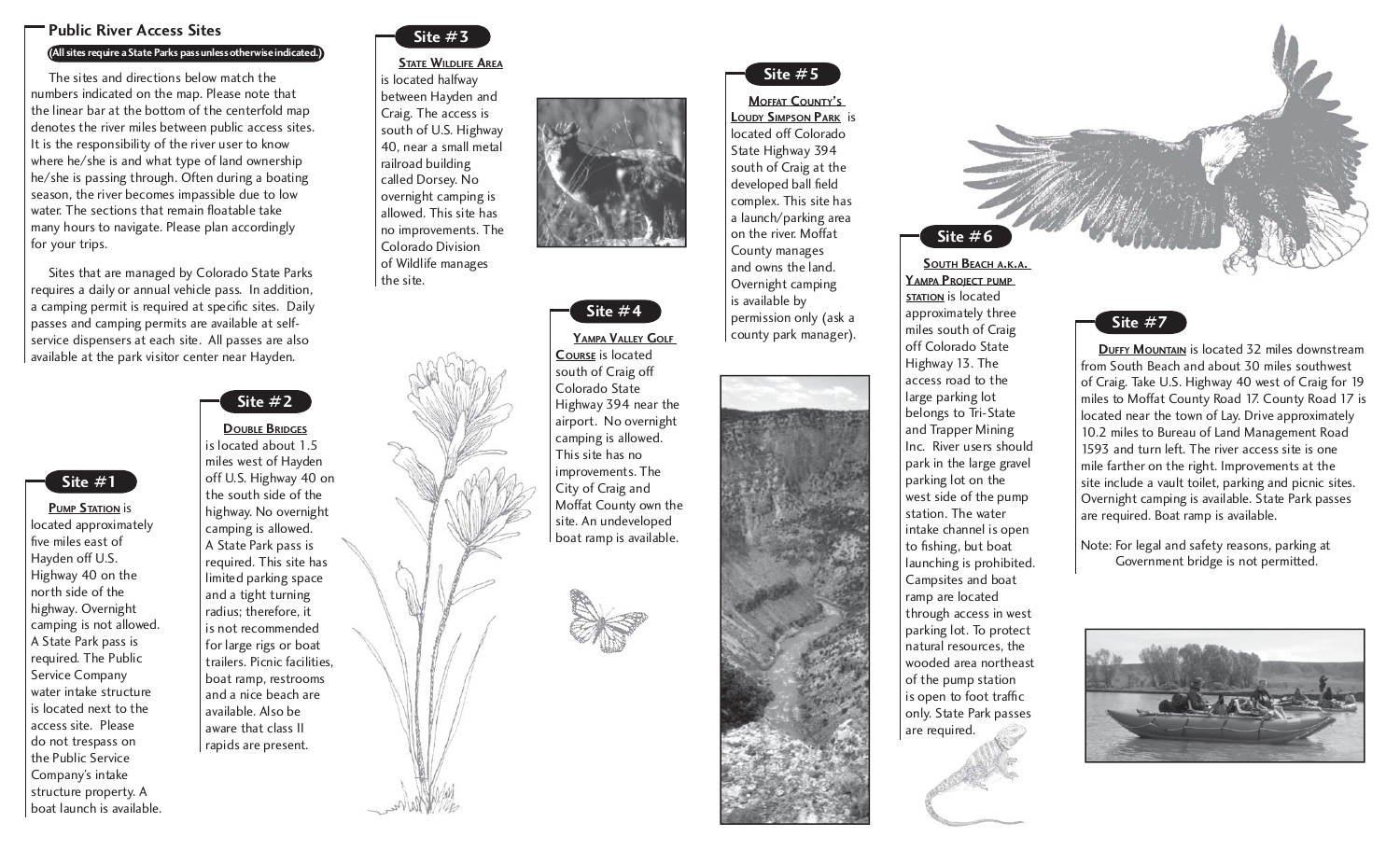